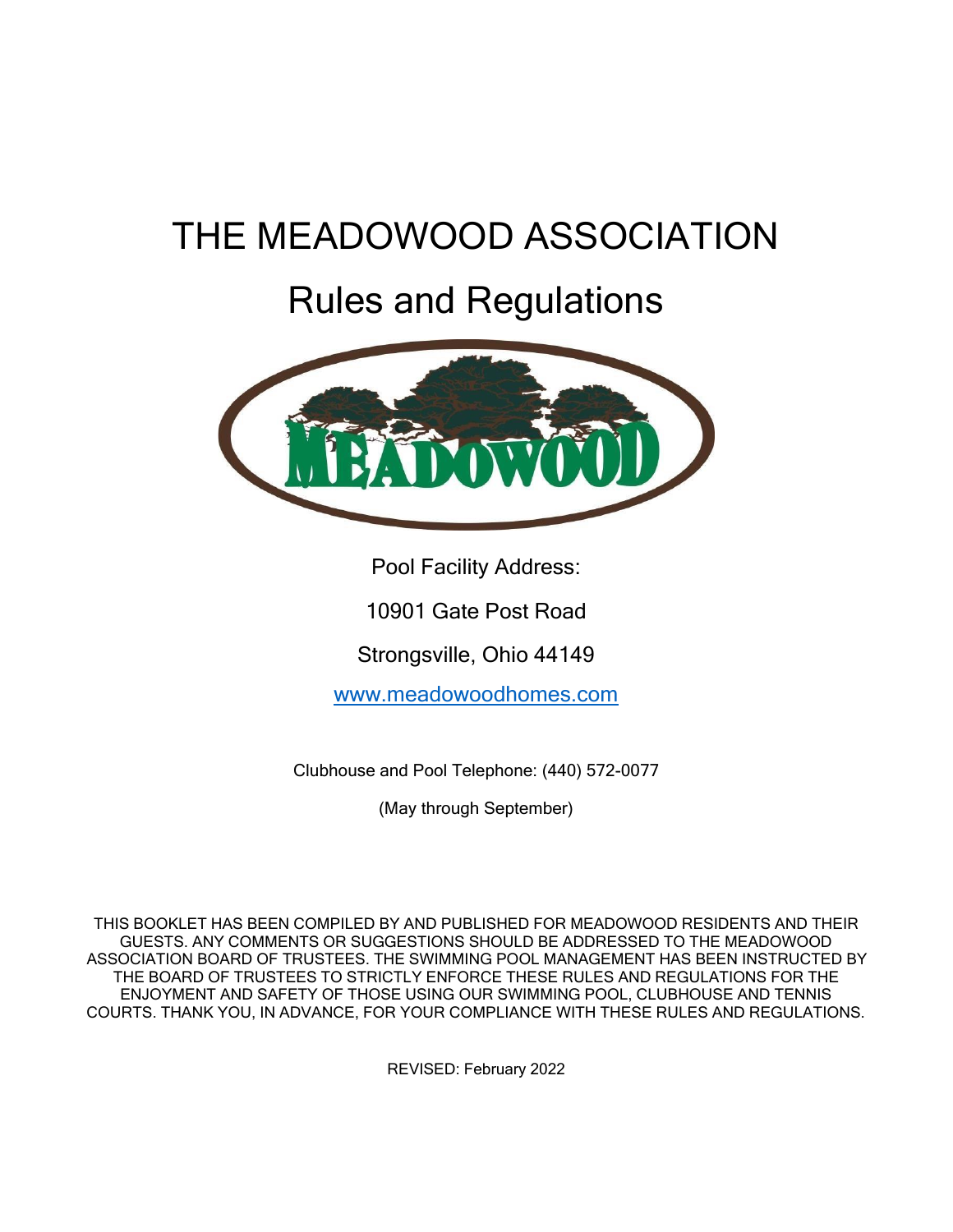## POOL SEASONAL DATES AND HOURS OF OPERATION

- The Meadowood Pool season will begin the Saturday before Memorial Day and run through Labor Day, unless stated otherwise.
- Daily hours of operation (pool swimming ends at 7:45 p.m. and the pool facility closes at 8:00 p.m.):
	- 10:00 a.m. 8:00 p.m., Saturdays, Sundays, and holidays
	- 12:00 p.m. 8:00 p.m., Monday Friday
- The Meadowood Pool will be open on a part-time basis (4:00 p.m. 8:00 p.m.) on weekdays when Strongsville City Schools are in session.
- The Meadowood Pool will close to all non-swim team patrons at 4:00 p.m. for scheduled home swim meets.
- Hours stated above are subject to change. Periodic pool closings may occur due to inclement weather or other pool safety issues.

#### MEADOWOOD RECREATIONAL CAMPUS PRIVILEGES

- No Meadowood privileges, including swimming pool use, clubhouse rentals, tennis court access, etc., will be permitted unless assessments are paid in-full.
- No Meadowood privileges will be permitted if the resident is out of compliance according to the Covenants and Restrictions (Bylaws) of the Association. This includes architectural control infractions so specified.
- The entire Meadowood Recreational Campus is smoke free.
- The Meadowood Association assumes no responsibility for injuries as a result of improper use of Meadowood properties or equipment. Accidents should be reported immediately to a member of the pool staff and the Board of Trustees.
- FOURTH OF JULY CELEBRATION AT MEADOWOOD POOL: Each household may use its regular seasonal guest allowances for up to six  $(6)$  guests maximum on the  $4<sup>th</sup>$  of July holiday. Households bringing more than six guests will be charged \$7.00 per additional guest (cash only). The pool staff reserves the right to restrict new pool entrants on this day if and when an unsafe attendance capacity is reached.

#### POOL PASSES, POOL ENTRY, GUEST PASSES

- The Meadowood Pool uses a computerized, photo ID check-in system for all residents upon each and every visit. Guests must be signed in by the resident who will be responsible for them while using the Meadowood facilities.
- Forty (40) guest passes are issued per Meadowood household per season. Additional guest passes can be purchased at the front desk for \$5.00 per pass.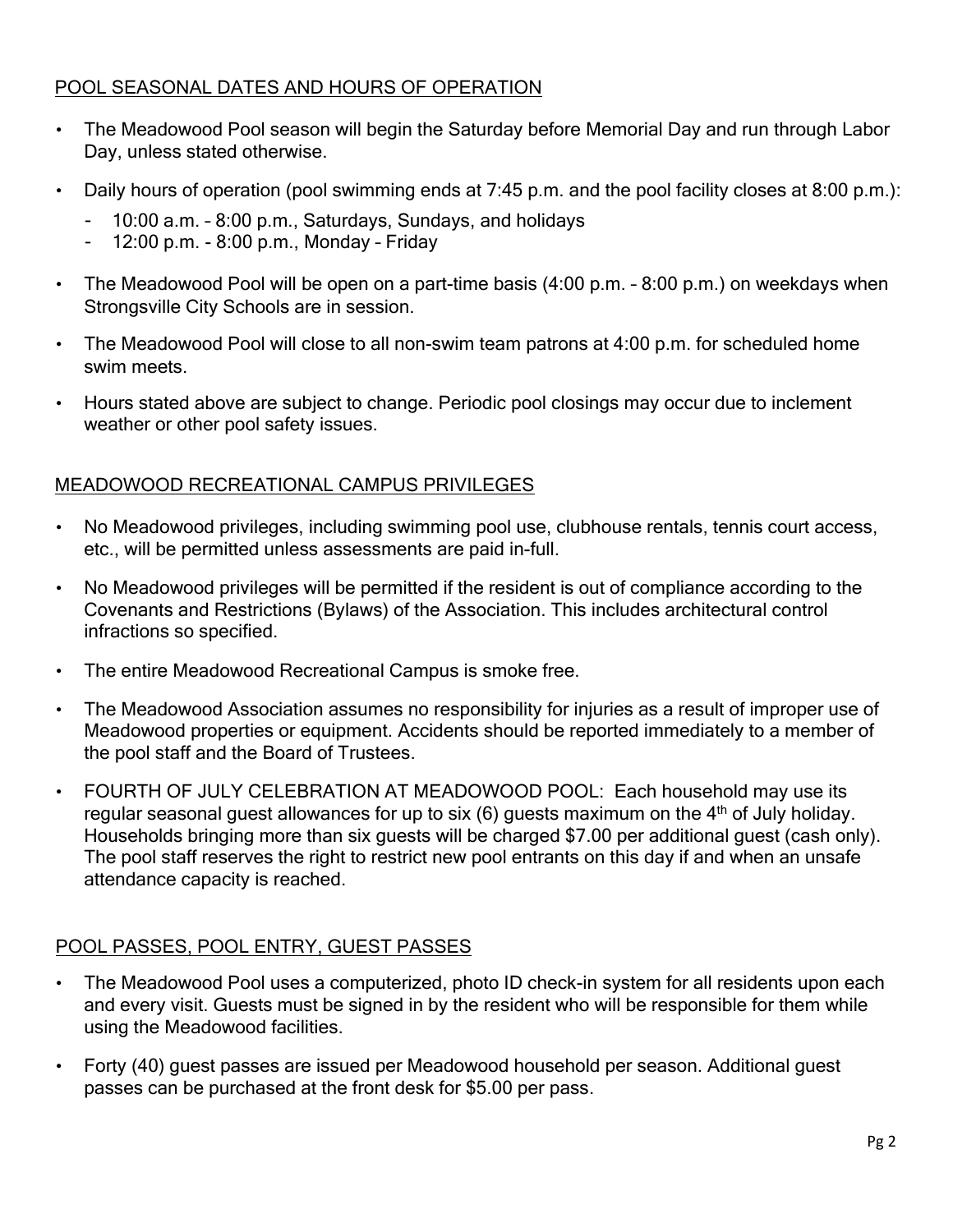## POOL AND DECK AREA CONDUCT RULES

- Lifeguards are fully authorized to enforce all swimming, facility and pool deck rules and regulations.
- Patrons must not enter the main pool and/or the wading pool unless lifeguards are on duty.
- Lifeguards are authorized to request a skills test to evaluate a patron's capability to swim and/or use the diving board independently. The skills test consists of swimming from the pool side to the lap lane and back to the pool side without stopping, and then treading water for 30 seconds.
- Patrons requiring swimming aids (lifejackets or floaties) must be within arm's reach of a qualified swimmer.
- Patrons who do not pass the skills test may not use the diving board.
- Floatation devices for recreational use are permitted, but lifeguards reserve the right to restrict usage of such devices if unsafe conditions arise.
- No photos are to be taken of swimming or deck area patrons without their knowledge and/or consent.
- Incontinent patrons must wear swim diapers at all times when using the main or wading pools.
- No loitering is allowed anywhere inside of the clubhouse.
- No unauthorized entrance is allowed in the party room facility, guard room, or front office.
- No running, pushing, rough, or unsafe play is allowed in any area of the recreational campus.
- Sport balls can be used only in the grass area near the volleyball net and away from patrons.
- Balls and toys designed for water play are permitted but must not be thrown or used in such a way so as to threaten the safety and comfort of other patrons.
- One (1) pool chair or chaise lounge per patron only.
- Pool chairs must not be placed in the main pool gutters or in the wading pool entry area at any time.
- Profane language will not be tolerated any may result in immediate removal from the pool and recreational campus.
- Glass or glass containers are strictly prohibited in the pool area. Any broken glass in or around the pools requires The Meadowood Pool facility to be closed indefinitely, drained, cleaned, and then re-filled and re-heated.
- No alcoholic beverages are allowed in the pool areas.
- No pets are allowed in the pool area with the exception of service dogs.
- Climbing the fences in the pool or tennis court areas is strictly prohibited.